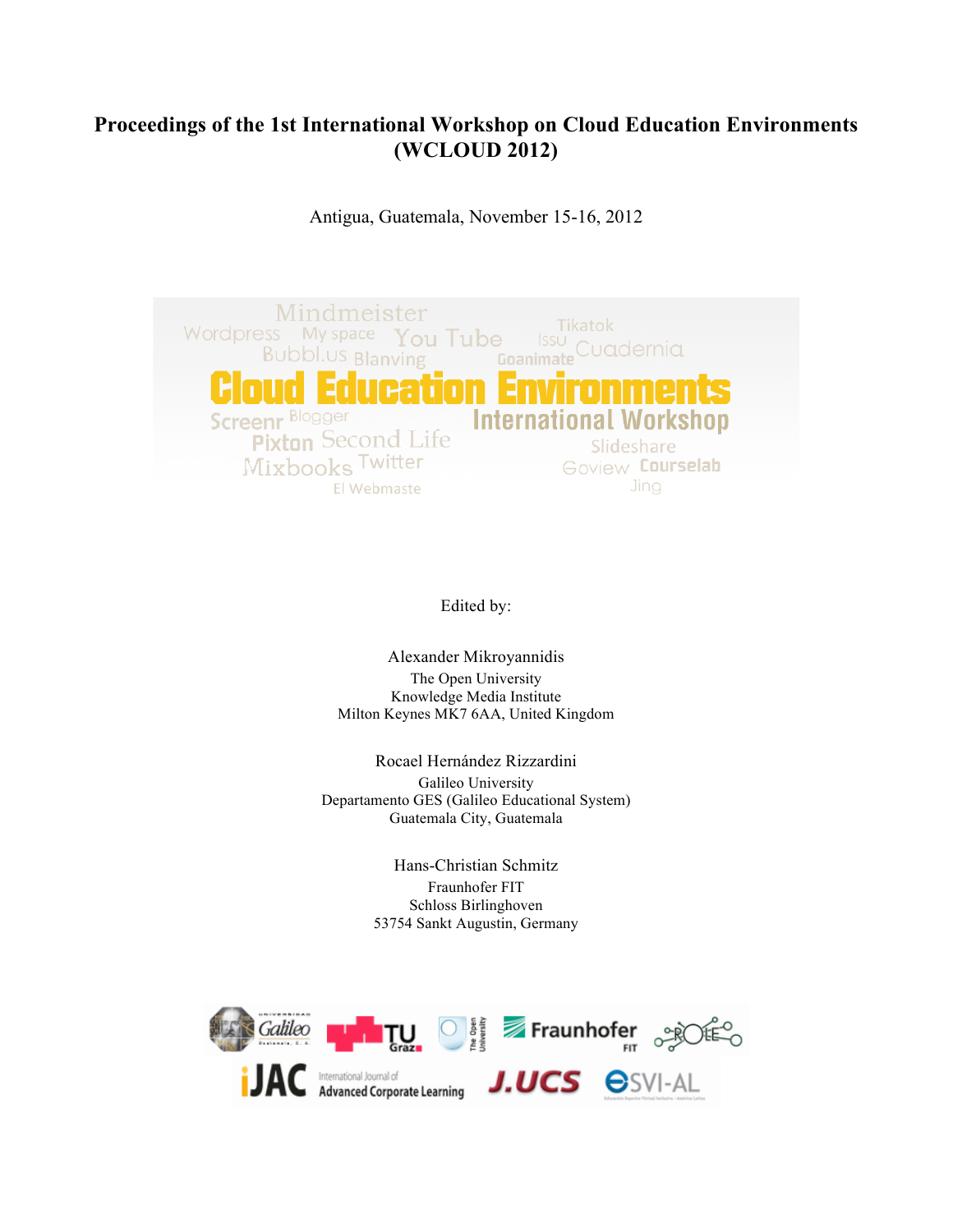## PREFACE

*Cloud Learning Environments (CLEs)* or *Cloud Education Environments (CEE)* consider the cloud as a large ecosystem, which is not owned by any educational organization. Within this ecosystem, learners and educators act as the users and producers of cloud-based learning services. They have complete control over the choice, use and sharing of the learning tools and content provided by these services.

This approach has the potential to enable and facilitate both formal and informal learning. It allows learners to learn anywhere and at anytime. It also facilitates collaboration among learners and educators. Additionally, the openness, sharing and reusability of learning tools and content on the web are technically enabled and promoted.

This workshop has been focused on the exchange of relevant trends and research results, as well as the presentation of practical experiences gained while developing and testing cloud education environments, both from a teaching and a learning perspective.

All papers submitted to this workshop were peer-reviewed and 13 papers were selected for publication in the proceedings. We would like to thank all the authors for their contributions. We also thank the local organization committee from Galileo University in Guatemala led by Byron Linares.

The Workshop Chairs

Rocael Hernández Rizzardini Hans-Christian Schmitz Alexander Mikroyannidis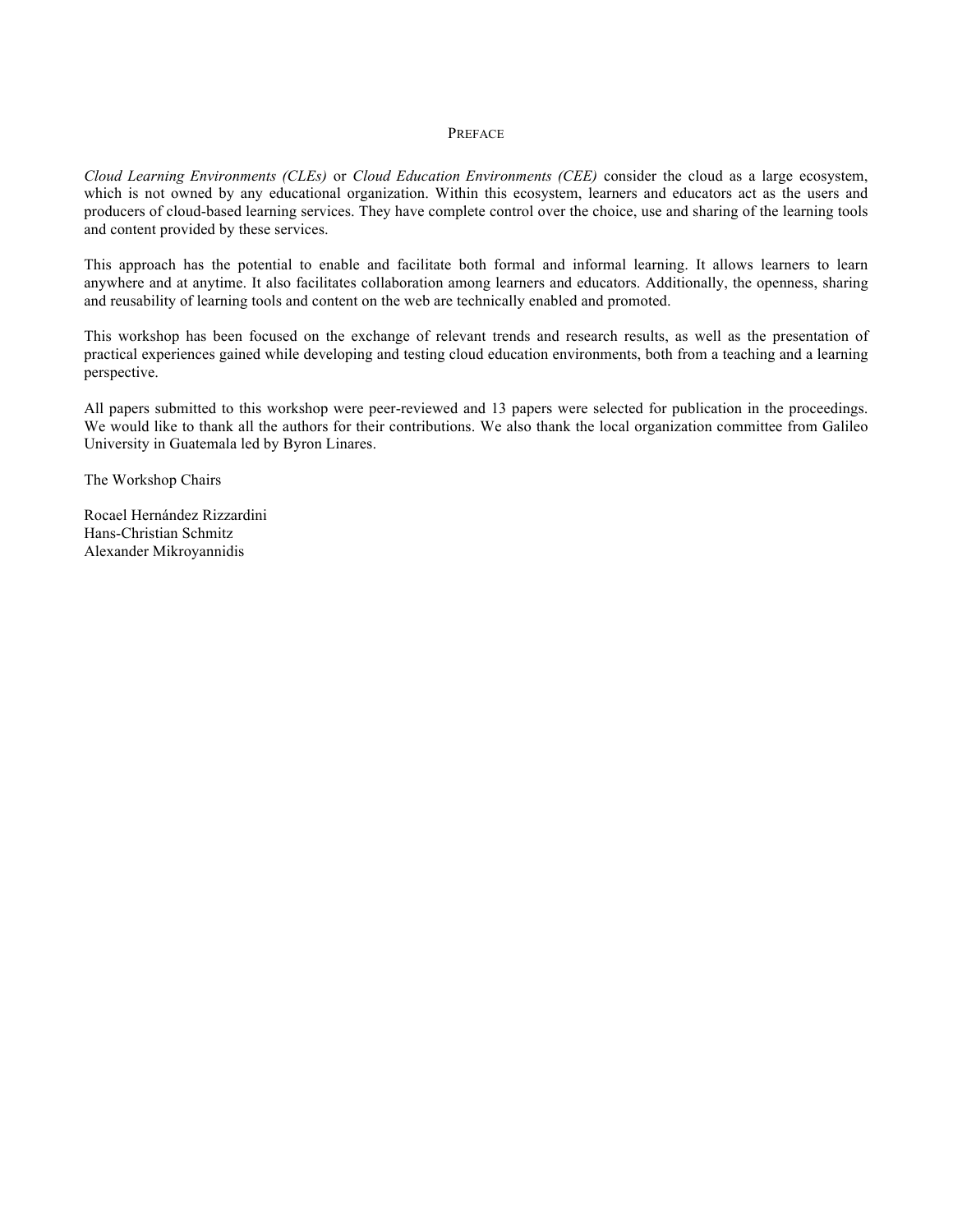## PROGRAMME COMMITTEE

Andreas Pester (CUAS, Austria) Byron Linares (Galileo University) Carlos Delgado Kloos (UC3M) Christian Guetl (TU Graz) Daniel Burgos (UNIR, Spain) Denis Gillet (EPFL, Lausanne) Erik Duval (KU Leuven) Erik Fokke (U&I Learning) Felix Mödritscher (WU, Austria) Femke Morsch (Surfnet BV, Utrecht) Golberi de Salvador Ferreira (IFSC, Brazil) Hector Amado (Galileo University) Heinz Ulrich Hoppe (Universität Duisburg-Essen) Kirsten Veelo (Surfnet BV, Utrecht) Lee Chao (Houston-Victoria) Manuel Castro (UNED, Spain) Martin Llamas Nistal (UVigo, Spain) Martin Wolpers (Fraunhofer FIT, Sankt Augustin) Miguel Morales (Galileo University) Mohammad Al-Smadi (TU Graz) Nelson Baloian (U Chile) Nils Faltin (IMC AG) Peter Scott (The Open University, UK) Rafael Pastor Vargas (UNED, Spain) Ralf Klamma (RWTH) Scott Wilson (University of Bolton, UK) Victor Garcia-Barrios (CUAS, Austria) Xavier Ochoa (Centro de Tecnologías de Información, Ecuador)